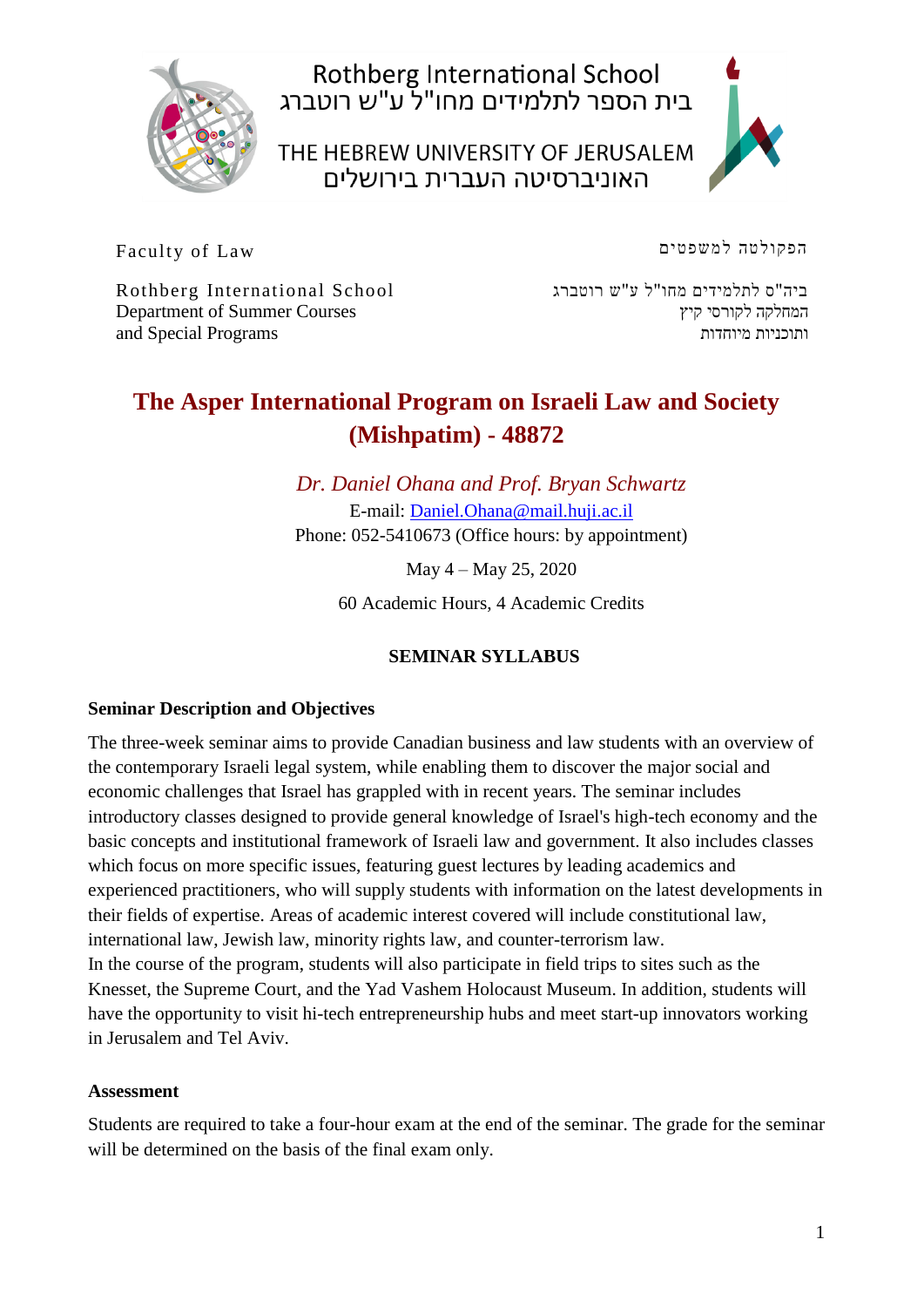Students may elect to write a paper (of at least 7500 words) in addition to the exam in order to receive additional credits for participation in the seminar. Students within this category are requested to enroll and notify the instructor at the beginning of the program. The paper may be written following completion of the seminar, and students will be expected to submit it to the instructor by e-mail following their return to Canada no later than August 25, 2020. The topic of the paper will be selected in agreement with the instructor from a list of proposed subjects pertaining to Israeli law and related to the material taught in the seminar. Evaluation of the paper will be based on the following criteria: thoroughness of research; presentation and organization (including references and a bibliography); quality and style of writing; and the strength of the presented argument, including demonstrated comprehension of pertinent materials, clarity of reasoning, and originality of the ideas developed in the paper.

Class attendance and participation in all field trips is mandatory. Students who do not regularly attend class will not receive credit for the course.

#### **Readings**

The seminar is conducted exclusively in English; proficiency in spoken or written Hebrew is not a prerequisite for participation in the program. Israeli statutes and Supreme Court decisions relevant to the topics taught in class are often available online in English translation. The list of scholarly articles compiled for the seminar summarizes, in English, leading court cases and legal doctrines.

An online site administered by the International Rothberg School is available to enable easy interaction between students and the academic coordinator throughout the course of the program. By accessing the site, students will be able to obtain general information and announcements about the program. Background material and course readings will be posted online in the period leading up to the seminar, so as to give students the opportunity to familiarize themselves in advance with the various topics addressed in the course of the program.

Items marked with an asterisk are required readings. Students are expected to complete the required readings before class and be prepared to discuss them.

#### **Course Outline and Seminar Readings List**

#### **Monday, May 4, 2020**

- Financial Registration
- Campus Tour
- Orientation
- Setting Up Computer Account

# **Tuesday, May 5, 2020 (9:00-12:30) (4 academic hours) Introduction to Israel as a Society and State**

Guest speaker: Dr. David Mendelsson, Senior Lecturer, Rothberg International School, Hebrew University

**Tuesday, May 5, 2020 (14:00-15:30) (2 academic hours)**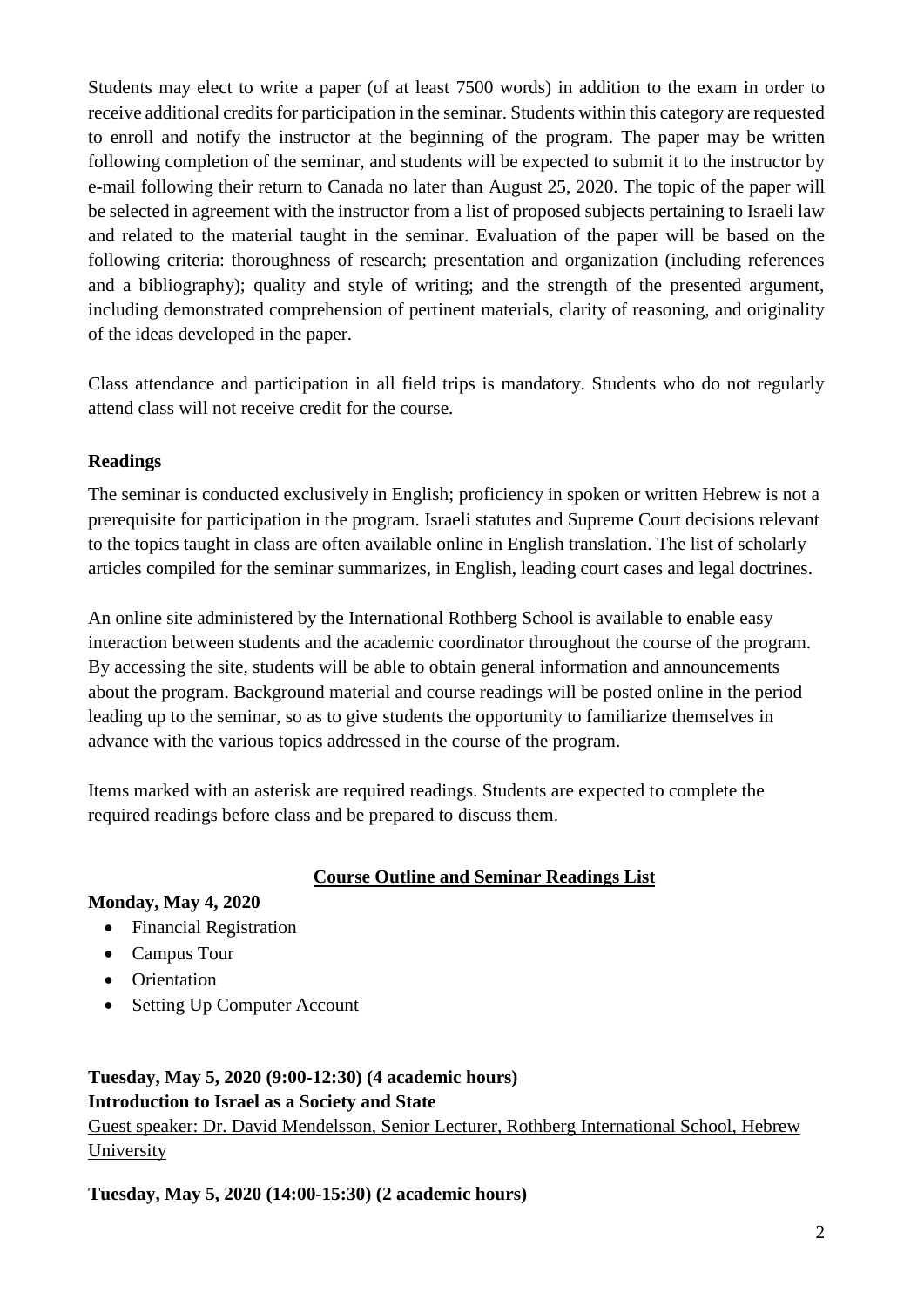#### **Historical Background and Sources of Israeli Law**

- Daniel Friedmann, "The Effect of Foreign Law on the Law of Israel: Remnants of the Ottoman Period" 10 *Israel Law Review* 92 (1975). **EJOURNAL**
- Daniel Friedmann, "Infusion of the Common Law into the Legal System of Israel" 10 *Israel Law Review* 324 (1975). **EJOURNAL**
- Daniel Friedmann, "Independent Development of Israeli Law" 10 *Israel Law Review* 515 (1975). **EJOURNAL**
- Assaf Likhovski, Law and Identity in Mandate Palestine 21-45, 61-83 (2006). **Main library JQ 1825 I85 L56 2006; EBOOK**
- Menachem Mautner, Law and the Culture of Israel 40-44 (2011). **Main library K 487 C8 M38 2011; EBOOK**
- Yoram Shachar, "The Dialectics of Zionism and Democracy in the Law of Mandatory Palestine" in Assaf Likihovski, Ron Harris, Alexandre Kedar and Pnina Lahav (eds) The History of Law in a Mulit-Cultural Society: Israel 1917-1967, 95-104 (2002). **Main library JQ 1825 I85 H58 2002; ERESERVE**
- Shimon Shetreet and Walter Homolka, Jewish and Israeli Law: An Introduction 37-40 (2017). **EBOOK**
- $\bullet$  (\*) HCJ 5/48 Lion v. Gubernick, 1 P.D. 58. [https://versa.cardozo.yu.edu/sites/default/files/upload/opinions/Leon%20v.%20Acting%20D](https://versa.cardozo.yu.edu/sites/default/files/upload/opinions/Leon%20v.%20Acting%20District%20Commissioner%20of%20Tel-Aviv.pdf) [istrict%20Commissioner%20of%20Tel-Aviv.pdf](https://versa.cardozo.yu.edu/sites/default/files/upload/opinions/Leon%20v.%20Acting%20District%20Commissioner%20of%20Tel-Aviv.pdf)
- (\*) HCJ 73/53 Kol Ha'am v. Minister of the Interior, 7 P.D. 871. <https://versa.cardozo.yu.edu/opinions/kol-haam-co-ltd-v-minister-interior>
- CA 113/40 Sherman v. Danovitz, 7 P.L.R. 363. **ERESERVE**
- PCA 30/39 Ayoub v. Farouqi, 8 P.L.R. 116. **ERESERVE**
- CA 29/47 London Society for Promoting Christianity among the Jews v. Orr, 14 P.L.R. 218 **ERESERVE**
- M.A. Shanti v. Attorney General, [1937] S.C.J. 31. **ERESEREVE**
- Cr. A 112/50 Yosifof v. The Attorney General, 5 P.D. 481. [http://versa.cardozo.yu.edu/sites/default/files/upload/opinions/Yosifof%20v.%20Attorney%](http://versa.cardozo.yu.edu/sites/default/files/upload/opinions/Yosifof%20v.%20Attorney%20General.pdf) [20General.pdf](http://versa.cardozo.yu.edu/sites/default/files/upload/opinions/Yosifof%20v.%20Attorney%20General.pdf)

# **Tuesday, May 5, 2020 (16:00-17:30) (2 academic hours)**

# **The Israeli Court System and Process of Appointment of Judges and Attorney General**

- (\*) Suzie Navot, *The Constitutional Law of Israel* 137-167 (Hague: Kluwer, 2007). **Overseas library E342 N327; ERESERVE**
- Daniel Friedmann, The Purse and the Sword: The Trials of Israel's Legal Revolution 29-31, 52-63, 197-211, 237-251 (New York: Oxford University Press, 2016). **Law library 340.142-E1/FRI; EBOOK**
- Yael Levy Ariel, Judicial Diversity in Israel: An Empirical Study of Judges, Lawyers and Law Students Faculty of Laws, University College London, Thesis Submitted for the degree of PhD (April 2018).

[https://discovery.ucl.ac.uk/id/eprint/10047313/1/Levy%20Ariel\\_10047313\\_thesis\\_final.pdf](https://discovery.ucl.ac.uk/id/eprint/10047313/1/Levy%20Ariel_10047313_thesis_final.pdf)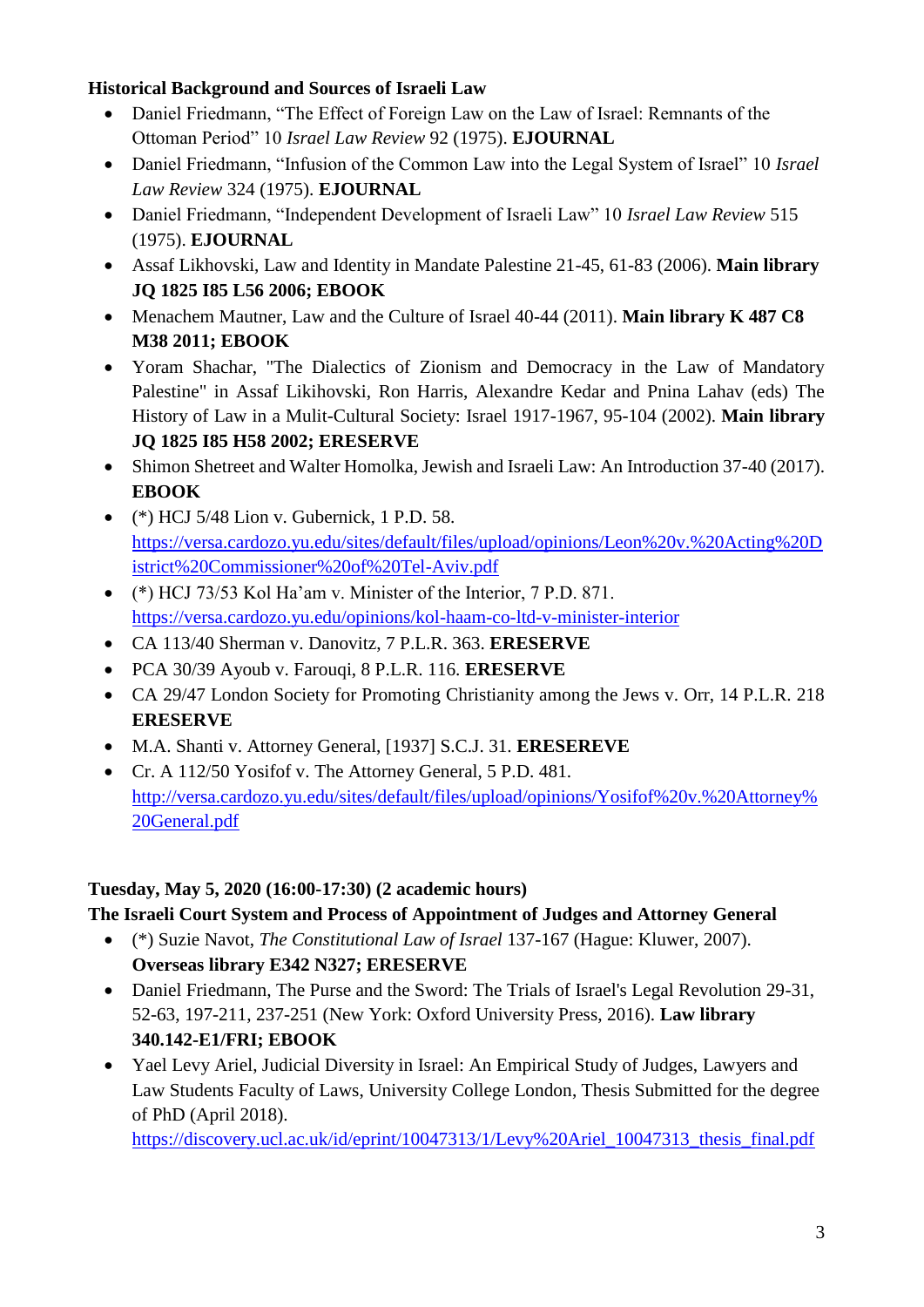## **Wednesday, May 6, 2020 (9:00-10:30) (2 academic hours) Jewish and Religious Law in the Israeli Legal System**  Guest speaker: Dr. Benny Porat, Faculty of Law, Hebrew University of Jerusalem

**Wednesday, May 6, 2020 (11:00-12:30) (2 academic hours) The Nature of Jewish Law** Prof. Bryan Schwartz, University of Manitoba Law Faculty

## **Wednesday, May 6, 2020 (14:00-15:30) (2 academic hours) Judicial Review in the High Court of Justice**

- (\*) Suzie Navot, *The Constitution of Israel* 1-47, 193-219 (Hart, 2014). **Overseas library E342 N327; ERESERVE (pages 1-47 only)**
- $\bullet$  (\*) HCJ 910/86 Ressler v. Minister of Defence 42(2) P.D. 441. <https://versa.cardozo.yu.edu/opinions/ressler-v-minister-defence>
- HCJ 4797/07 Association for Civil Rights in Israel v. Airports Authority (2015). <https://versa.cardozo.yu.edu/opinions/association-civil-rights-israel-v-airports-authority>
- Shimon Shetreet and Walter Homolka, Jewish and Israeli Law: An Introduction 103-121, 131- 134, 187-199, 213-227 (2017). **Overseas library E342 N327; EBOOK**

# **Wednesday, May 6, 2020 (16:00-17:30) (2 academic hours)**

# **The Constitutional Revolution and Current Trends in the High Court of Justice's Decisions (2 academic hours)**

- $(*)$  HCJ 98/69 Bergman v. Minister of Finance 23(1) P.D. 693 <https://versa.cardozo.yu.edu/opinions/bergman-v-minister-finance>
- (\*) HCJ 6821/93 United Mizrachi Bank v. Migdal Cooperative 49(4) P.D. 221. <https://versa.cardozo.yu.edu/opinions/united-mizrahi-bank-v-migdal-cooperative-village>
- $\bullet$  (\*) HCJ 6055/95 Tzemach v. Minister of Defense (1999). <https://versa.cardozo.yu.edu/opinions/tzemach-v-minister-defense>
- $(*)$  HCJ 7146/12 Adam v. The Knesset (2013). <https://versa.cardozo.yu.edu/opinions/adam-v-knesset-summary>
- (\*) HCJ 5239/11 Avneri v. The Knesset (2015). <http://versa.cardozo.yu.edu/opinions/avneri-v-knesset>
- HCJ 8665/14 Desete v. Minister of the Interior (2015). <https://versa.cardozo.yu.edu/opinions/desta-v-knesset>
- HCJ 4374/15 Movement for Quality of Government v. Prime Minister (2016). <https://versa.cardozo.yu.edu/opinions/movement-quality-government-v-prime-minister>
- (\*) HCJ 3429/11 Alumni Association of the Arab Orthodox School in Haifa v. Minister of Finance (2012). [https://versa.cardozo.yu.edu/opinions/alumni-association-arab-orthodox](https://versa.cardozo.yu.edu/opinions/alumni-association-arab-orthodox-school-haifa-v-minister-finance)[school-haifa-v-minister-finance](https://versa.cardozo.yu.edu/opinions/alumni-association-arab-orthodox-school-haifa-v-minister-finance)
- [Yoav Dotan, "Constitutional Adjudication and Political Accountability: Comparative](http://moodle.huji.ac.il/hu13/mod/resource/view.php?id=183014)  [Analysis and the Peculiarity of Israel" in Gideon Sapir, Daphne Barak-Erez and Aharon](http://moodle.huji.ac.il/hu13/mod/resource/view.php?id=183014)  [Barak \(eds\) Israeli Constitutional Law in the Making 91 \(Hart, 2013\).](http://moodle.huji.ac.il/hu13/mod/resource/view.php?id=183014) **Law library RS 1844; EBOOK**
- Joshua Segev, "Justifying Judicial Review: The Changing Methodology of the Israeli Supreme Court" in Gideon Sapir, Daphne Barak-Erez and Aharon Barak (eds) Israeli Constitutional Law in the Making 105 (Hart, 2013). **Law library RS 1844; EBOOK**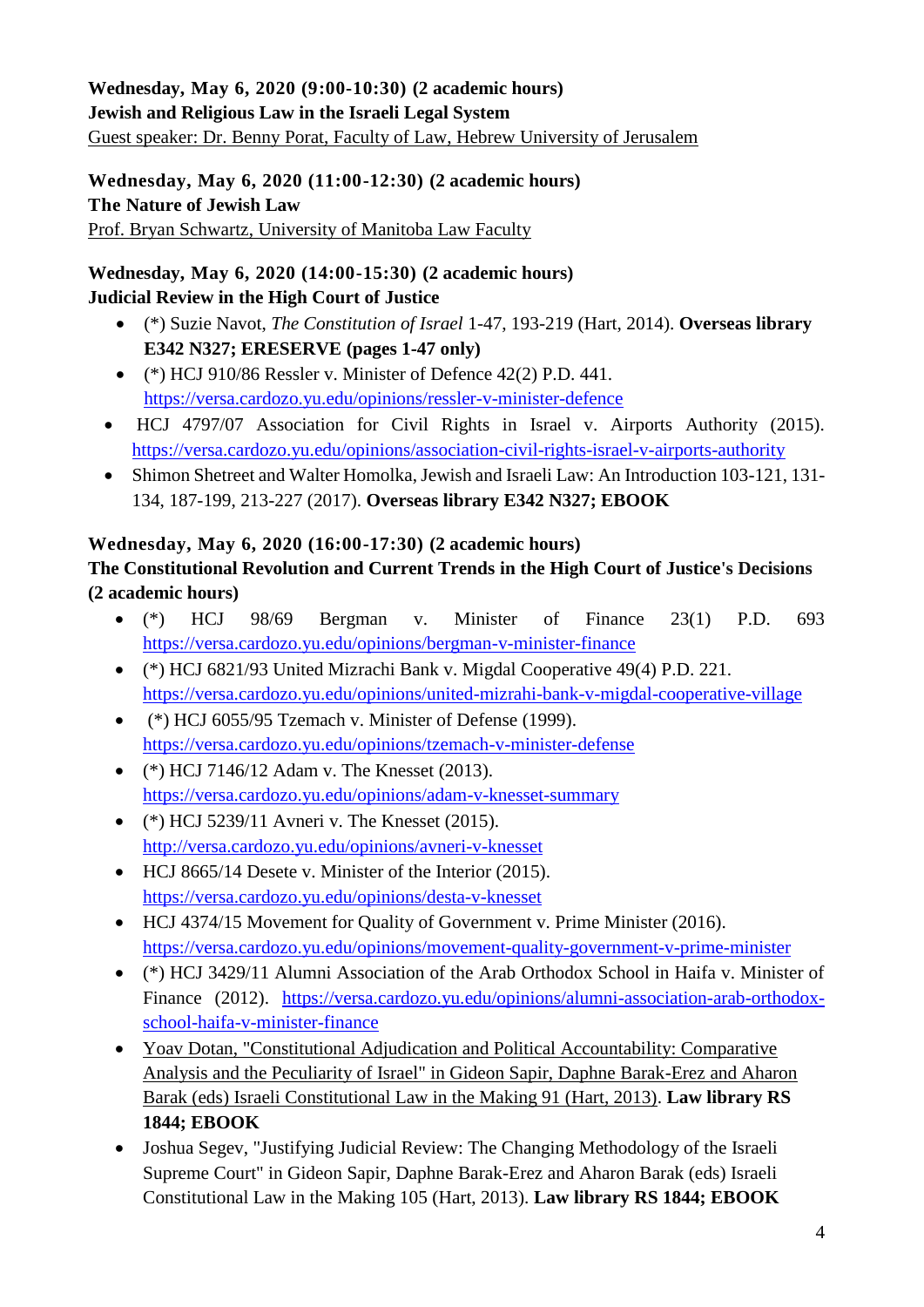- Daniel Friedmann, The Purse and the Sword: The Trials of Israel's Legal Revolution 189-196, 303-337 (New York: Oxford University Press, 2016). **Law library 340.142-E1/FRI; EBOOK**
- Hanna Lerner, Making Constitutions in Deeply Divided Societies 51-80 (Cambridge) University Press, 2011). **Law library 342(100)/LER; ERESERVE**
- Shimon Shetreet and Walter Homolka, Jewish and Israeli Law: An Introduction 40-53 (2017). **Overseas library E342 N327; EBOOK**
- Gideon Sapir: The Israeli Constitution: From Evolution to Revolution 11-108 (2018). **E-BOOK**

# **Thursday, May 7, 2020 (13:00-18:00) (4 academic hours)**

## **The Challenges of Defining Israel as a Jewish and Democratic State from a Constitutional Law Perspective**

# **PART I – Basic Law: Israel as the Nation-State of the Jewish People**

- Ruth Gavison, "Constitutional Anchoring of Israel's Vision: Recommendations Submitted to the Minister of Justice" (2013).**Law library 342.3-E1/DEF; EBOOK**
- Sammy Smooha, "Israeli Democracy: Civic and Ethnonational Components" in Eliezer Ben-Rafael, Julius H. Schoeps, Yitzhak Sternberg and Olaf Gloeckner (eds) Handbook of Israel: Major Debates, Vol. 2, 672-690 (2016). **EBOOK**
	- o Alain Dieckhoff, "What Kind of Democracy is Israel?" in Eliezer Ben-Rafael, Julius H. Schoeps, Yitzhak Sternberg and Olaf Gloeckner (eds) Handbook of Israel: Major Debates, Vol. 2, 691-704 (2016). **EBOOK**
- Mordechai Kremnitzer and Amir Fuchs, Basic Law: Israel as the Nation State of the Jewish People – A Danger to the Zionist Enterprise, Israel Democracy Institute (May 2014).<https://en.idi.org.il/articles/6443>
- Aviad Bakshi, "Basic Law Proposal: Israel as the Nation State of the Jewish People The Liberal Justifications" Institute for Zionist Strategies (October 2013). [https://www.izs.org.il/2015/12/basic-law-proposal-israel-as-the-nation-state-of-the-jewish](https://www.izs.org.il/2015/12/basic-law-proposal-israel-as-the-nation-state-of-the-jewish-people-the-liberal-justification/)[people-the-liberal-justification/](https://www.izs.org.il/2015/12/basic-law-proposal-israel-as-the-nation-state-of-the-jewish-people-the-liberal-justification/)
- Benyamin Neuberger, "From Liberal Democracy to Ethnocracy: Different Conceptions of Israel's Democracy" in Eliezer Ben-Rafael, Julius H. Schoeps, Yitzhak Sternberg and Olaf Gloeckner (eds) Handbook of Israel: Major Debates, Vol. 2, 705-740 (2016). **EBOOK**

# **PART II – Religion, State and Jewish Identity: Key Issues and Recent Challenges**

- Yedidia Stern, Religion, State and the Jewish Identity Crisis in Israel (Washington, D.C.: Brookings Institution, 2017). [https://www.brookings.edu/wp](https://www.brookings.edu/wp-content/uploads/2017/03/cmep_20170331_jewish-identity-crisis.pdf)[content/uploads/2017/03/cmep\\_20170331\\_jewish-identity-crisis.pdf](https://www.brookings.edu/wp-content/uploads/2017/03/cmep_20170331_jewish-identity-crisis.pdf)
- Dov Halbertal, "Religion and State, One and the Same" in Eliezer Ben-Rafael, Julius H. Schoeps, Yitzhak Sternberg and Olaf Gloeckner (eds) Handbook of Israel: Major Debates, Vol. 1, 122-130 (2016). **EBOOK**
- Avi Sagi, "Religion and State" in Eliezer Ben-Rafael, Julius H. Schoeps, Yitzhak Sternberg and Olaf Gloeckner (eds) Handbook of Israel: Major Debates, Vol. 1, 166-180 (2016). **EBOOK**
- Mordechai Kremnitzer and Amir Fuchs, "The Non-Separation of Religion and State in Israel: Does it Support the Racism and Nationalism Wave" in Eliezer Ben-Rafael, Julius H.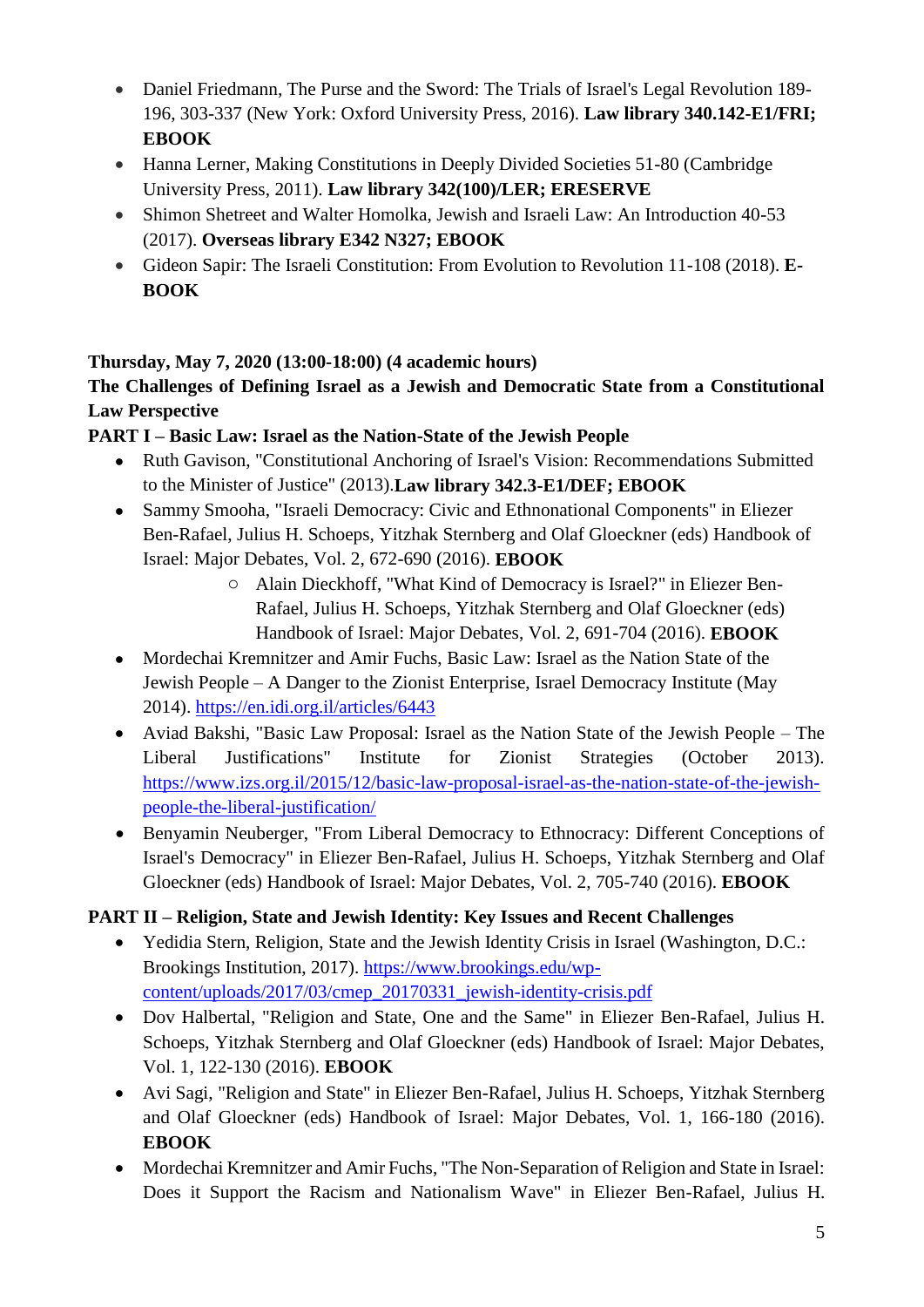Schoeps, Yitzhak Sternberg and Olaf Gloeckner (eds) Handbook of Israel: Major Debates, Vol. 1, 181-195 (2016). **EBOOK**

- Ariel Bendor, "The Constitutional Significance of the Jewishness of Israel" in Fania Oz-Salzberger and Yedidia Z. Stern (eds) The Israeli Nation-State: Political, Constitutional, and Cultural Challenges 118-134 (2014) **Main library DS 113.3 I872 2014; EBOOK**
- Aviad Bakshi and Gideon Sapir, "Israel as a Nation-State in Supreme Court Rulings" Fania Oz-Salzberger and Yedidia Z. Stern (eds) The Israeli Nation-State: Political, Constitutional, and Cultural Challenges 164-190 (2014). **Main library DS 113.3 I872 2014; EBOOK**
- Gideon Sapir: The Israeli Constitution: From Evolution to Revolution 173-198 (2018). **EBOOK**

# **PART III – The Disqualification of Political Actors Hostile to the Jewish and Democratic Character of the State of Israel**

- (\*) Suzie Navot, The Constitution of Israel 93-109 (Hart, 2014) **Overseas library E342 N327; ERESERVE**
- (\*) EA 23/84 Neiman v. Chairman of the Central Elections Committee, 39(2) P.D. 225. <https://versa.cardozo.yu.edu/opinions/neiman-v-chairman-elections-committee>
- EA 1/88 Kach v. Central Elections Committee for the Twelfth Knesset (1988). <https://versa.cardozo.yu.edu/opinions/kach-v-central-election-committee-twelfth-knesset>
- Suzie Navot, "Fighting Terrorism in the Political Arena: The Banning of Political Parties" 14 *Party Politics* 745-762 (2008). **EJOURNAL**
- Ruth Levush, "Israel: Constitutionality of Removal from Parliament for Incitement to Racism or Support for Armed Struggle Against the State" (June 7, 2018), Library of Congress, Global Legal Monitor, available at: [http://www.loc.gov/law/foreign](http://www.loc.gov/law/foreign-news/article/israel-constitutionality-of-removal-from-parliament-for-incitement-to-racism-or-support-for-armed-struggle-against-the-state/)[news/article/israel-constitutionality-of-removal-from-parliament-for-incitement-to-racism](http://www.loc.gov/law/foreign-news/article/israel-constitutionality-of-removal-from-parliament-for-incitement-to-racism-or-support-for-armed-struggle-against-the-state/)[or-support-for-armed-struggle-against-the-state/](http://www.loc.gov/law/foreign-news/article/israel-constitutionality-of-removal-from-parliament-for-incitement-to-racism-or-support-for-armed-struggle-against-the-state/)
- Ruth Levush, "Israel: Knesset Authorizes Eligibility Restriction on Knesset [Candidates](http://www.loc.gov/law/foreign-news/article/israel-knesset-authorizes-eligibility-restriction-on-knesset-candidates-convicted-of-terrorism-or-security-offenses/) [Convicted](http://www.loc.gov/law/foreign-news/article/israel-knesset-authorizes-eligibility-restriction-on-knesset-candidates-convicted-of-terrorism-or-security-offenses/) of Terrorism or Security Offenses (May 25, 2018), Library of Congress, Global Legal Monitor, available at: [http://www.loc.gov/law/foreign-news/article/israel-knesset](http://www.loc.gov/law/foreign-news/article/israel-knesset-authorizes-eligibility-restriction-on-knesset-candidates-convicted-of-terrorism-or-security-offenses/)[authorizes-eligibility-restriction-on-knesset-candidates-convicted-of-terrorism-or-security](http://www.loc.gov/law/foreign-news/article/israel-knesset-authorizes-eligibility-restriction-on-knesset-candidates-convicted-of-terrorism-or-security-offenses/)[offenses/](http://www.loc.gov/law/foreign-news/article/israel-knesset-authorizes-eligibility-restriction-on-knesset-candidates-convicted-of-terrorism-or-security-offenses/)

## **Friday, May 8, 2020 Extra-Curricular Trip**: Masada and Dead Sea

# **Sunday, May 10, 2020 (8:30-12:00) (4 academic hours)**

# **International Law Issues pertaining to the Arab-Israeli Conflict**

**Guest Speaker**: Prof. Guy Harpaz, Faculty of Law, Hebrew University of Jerusalem

(\*) Guy Harpaz and Yuval Shany, "The Israel Supreme Court and the Incremental Expansion of the Scope of Discretion under Belligerent Occupation Law"', 43 Israel Law Review 514 (2010). **EJOURNAL**

## **Sunday, May 10, 2020 (14:00-17:30) (4 academic hours) The Israeli-Palestinian Conflict from the Perspective of International Criminal Law**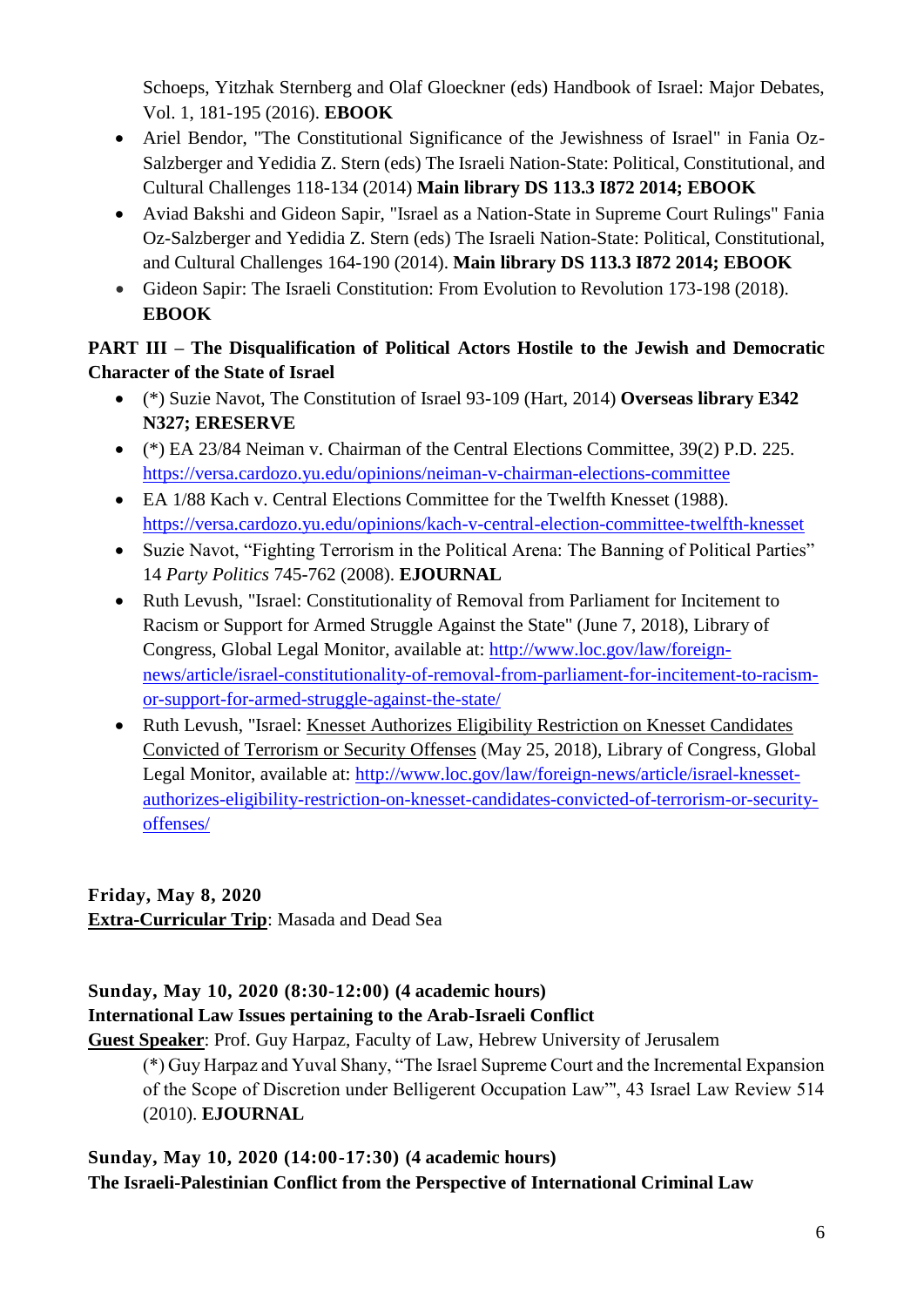- Eugene Kontorovich, 'Israel/Palestine The ICC's Uncharted Territory' (2013) 11 Journal of International Criminal Justice 979. **EJOURNAL**
- Yael Ronen, 'ICC Jurisdiction over Acts Committed in the Gaza Strip: Art. 12(3) of the ICC Statute and Non-State Entities' (2010) 8 Journal of International Criminal Justice 8. **EJOURNAL**
- Yael Ronen, 'Israel, Palestine and the ICC Territory Uncharted but Not Unknown' (2014) 12 Journal of International Criminal Justice 7. **EJOURNAL**
- Daniel Benoliel and Ronen Perry, 'Israel, Palestine and the ICC' 32 Michigan Journal of International Law 73 (2010). **EJOURNAL**
- Marco Longobardo, 'Everything is Relative, Even Gravity: Remarks on the Assessment of Gravity in ICC Preliminary Examinations and the Mavi Marmara Affair' 14 Journal of International Criminal Justice 1011 (2016). **EJOURNAL**
- Yael Ronen, 'Taking the Settlements to the ICC? Substantive Issues' 11 American Journal of International Law 57-61 (2017). **EJOURNAL**
- Eugene Kontorovich, 'When Gravity Fails: Israeli Settlements and Admissibility at the ICC' Israel Law Review 47 Israel Law Review 379 (2014). **EJOURNAL**
- Hannes Jobstl, 'An Unlikely Day in Court? Legal Challenges for the Prosecution of Israeli Settlements under the Rome Statute' 51 Israel Law Review 339 (2018). **EJOURNAL**
- Amichai Cohen and Yuval Shani, "Israel's Military Advocate General Terminates 'Black Friday' and Other Investigations: Initial Observations" Lawfare (August 27, 2018). [https://www.lawfareblog.com/israels-military-advocate-general-terminates-black-friday](https://www.lawfareblog.com/israels-military-advocate-general-terminates-black-friday-and-other-investigations-initial)[and-other-investigations-initial](https://www.lawfareblog.com/israels-military-advocate-general-terminates-black-friday-and-other-investigations-initial)
- Yuval Shani, "A Question of Time: Israel's State Comptroller Finds Flaws in the IDF's 'Protective Edge' Investigations" Lawfare (April 4, 2018). [https://www.lawfareblog.com/question-time-israels-state-comptroller-finds-flaws-idfs](https://www.lawfareblog.com/question-time-israels-state-comptroller-finds-flaws-idfs-protective-edge-investigations)[protective-edge-investigations](https://www.lawfareblog.com/question-time-israels-state-comptroller-finds-flaws-idfs-protective-edge-investigations)

# **Monday May 11, 2020 (9:00-13:00**

**Field Trip**: Yad Vashem Holocaust Museum

# **Monday May 11, 2020 (14:00-18:00)**

**Field Trip**: Knesset (Israeli Parliament)

# **Tuesday, May 12, 2020 (10:00-11:30)**

**Special Event**: Meeting and group discussion with Nisreen Alyan, Adv. together with students involved in the Multiculturalism and Diversity Clinic at the Clinical Legal Education Center, Faculty of Law of the Hebrew University of Jerusalem

#### **Tuesday, May 12, 2020 (13:00-17:00) Legal Aspects of Countering Terrorism**

 (\*) HCJ 5100/94 Public Committee against Torture v. The State of Israel, P.D. 53(4) 817. <https://versa.cardozo.yu.edu/opinions/public-committee-against-torture-v-israel>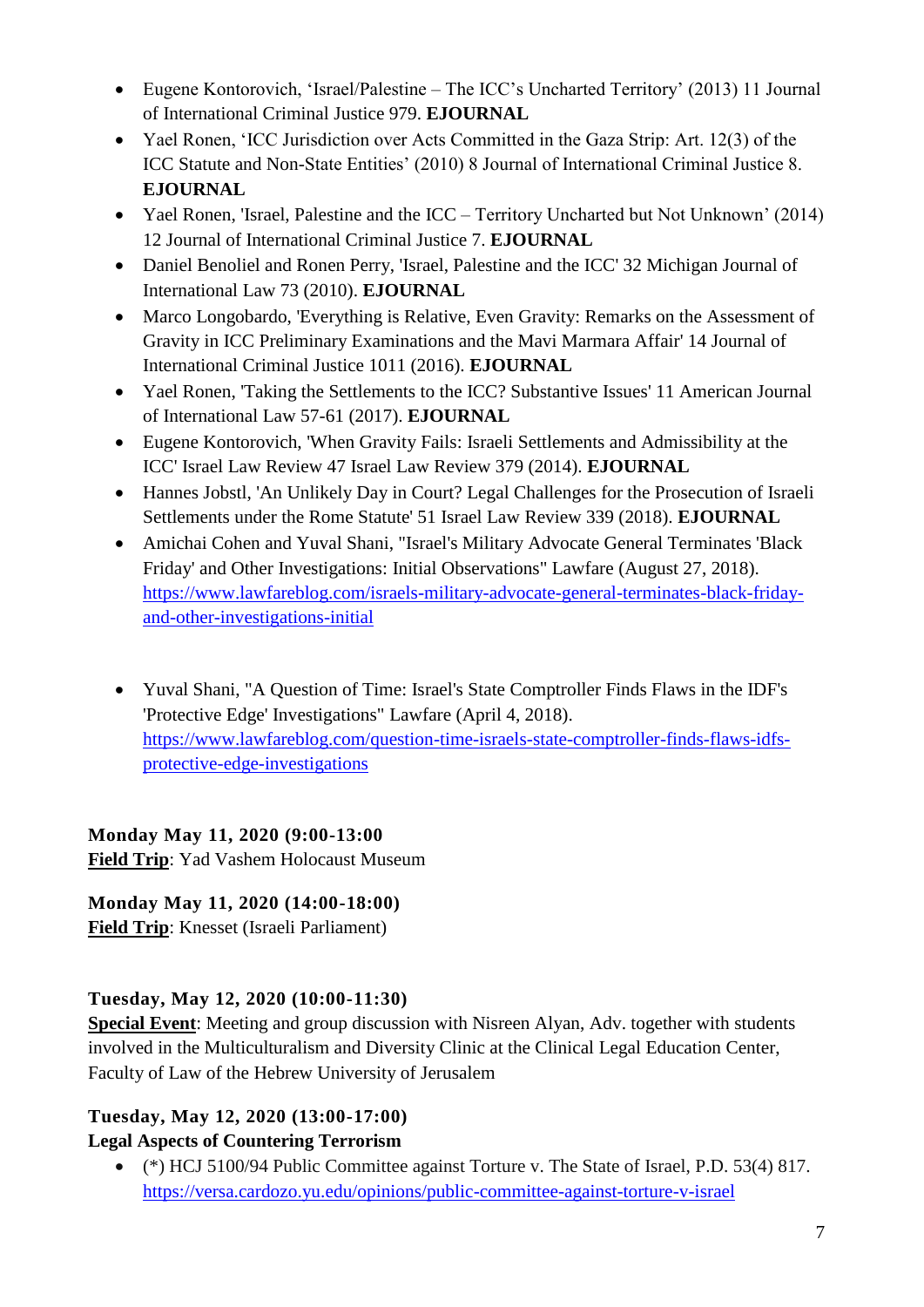- (\*) HCJ 8090/14 Hamoked: Center for the Defense of the Individual v. Minister of Defense (2014). [http://versa.cardozo.yu.edu/opinions/hamoked-center-defense-individual](http://versa.cardozo.yu.edu/opinions/hamoked-center-defense-individual-v-minister-defense)[v-minister-defense](http://versa.cardozo.yu.edu/opinions/hamoked-center-defense-individual-v-minister-defense)
- $\bullet$  (\*) HCJ 9018/17 Tbeish v. Attorney General (2018). <https://versa.cardozo.yu.edu/opinions/tbeish-v-attorney-general>
- C.A. 124/87 Nafsu v. Chief Military Advocate (1987). <https://versa.cardozo.yu.edu/opinions/nafsu-v-chief-military-advocate>
- HCJ 428/86 Barzilai v. Government of Israel (1987). <https://versa.cardozo.yu.edu/opinions/barzilai-v-government-israel-0>
- Mordechai Kremnitzer and Re'em Segev, "The Legality of Interrogational Torture: A Question of Proper Authorization or a Substantive Moral Issue?" 34 Israel Law Review 509 (2000). **EJOURNAL**
- Miriam Gur-Arye and Florian Jessberger, "The Protection of Human Dignity in Interrogations – Reflections in Light of Recent German and Israeli Experiences" 44 Israel Law Review 229 (2011). **EJOURNAL**
- The Public Commission to Examine the Maritime Incident of 31 May 2010, Second Report – The Turkel Commission, Israel's Mechanisms for Examining and Investigating Complaints and Claims of Violations of the Laws of Armed Conflict According to International Law (2013).

[https://www.gov.il/BlobFolder/generalpage/alternatefiles/he/turkel\\_eng\\_a\\_0.pdf](https://www.gov.il/BlobFolder/generalpage/alternatefiles/he/turkel_eng_a_0.pdf)

- Guy Harpaz, "Being Unfaithful to One's Own Principles: The Israeli Supreme Court and House Demolitions in the Occupied Palestinian Territories" 47 Israel Law Review 401 (2014). **EJOURNAL**
- Daniel Friedmann, The Purse and the Sword: The Trials of Israel's Legal Revolution 79-97 (New York: Oxford University Press, 2016). **Law library 340.142-E1/FRI; EBOOK**
- Michael Sfard, The Wall and the Gate: Israel, Palestine, and the Legal Battle for Human Rights 198-257 (2018). **Main library JC 599 I8 S4273 2018; ERESERVE**
- Yuval Shany, "Back to the Ticking-Bomb Doctrine" Lawfare (December 27, 2017). <https://www.lawfareblog.com/back-ticking-bomb-doctrine>
- Yuval Shany and Mordechai Kremnitzer, "Two Small Steps on the Long Road to Suppressing Unlawful Security Interrogations in Israel" Lawfare (March 6, 2018). [https://www.lawfareblog.com/two-small-steps-long-road-suppressing-unlawful-security](https://www.lawfareblog.com/two-small-steps-long-road-suppressing-unlawful-security-interrogations-israel)[interrogations-israel](https://www.lawfareblog.com/two-small-steps-long-road-suppressing-unlawful-security-interrogations-israel)
- Mordechai Kremnitzer and Yuval Shany, 'Special Interrogations,' Confessions and the Duma Arson Attack" Lawfare (July 9, 2018). [https://www.lawfareblog.com/special](https://www.lawfareblog.com/special-interrogations-confessions-and-duma-arson-attack)[interrogations-confessions-and-duma-arson-attack](https://www.lawfareblog.com/special-interrogations-confessions-and-duma-arson-attack)

# **Wednesday, May 13, 2020 (9:00-12:30) (4 academic hours)**

**The Rise of the Israeli Knowledge Economy and the Challenges Ahead Guest Speaker**: David Rosenberg, business journalist at *Haaretz* and author of *Israel: The Knowledge Economy and its Costs* (Palgrave Macmillan, 2018).

# **Wednesday, May 13, 2020 (13:30-15:00) (2 academic hours)**

**Field Trip**: HUSTART – Hebrew University Entrepreneurship Center, Givat Ram Campus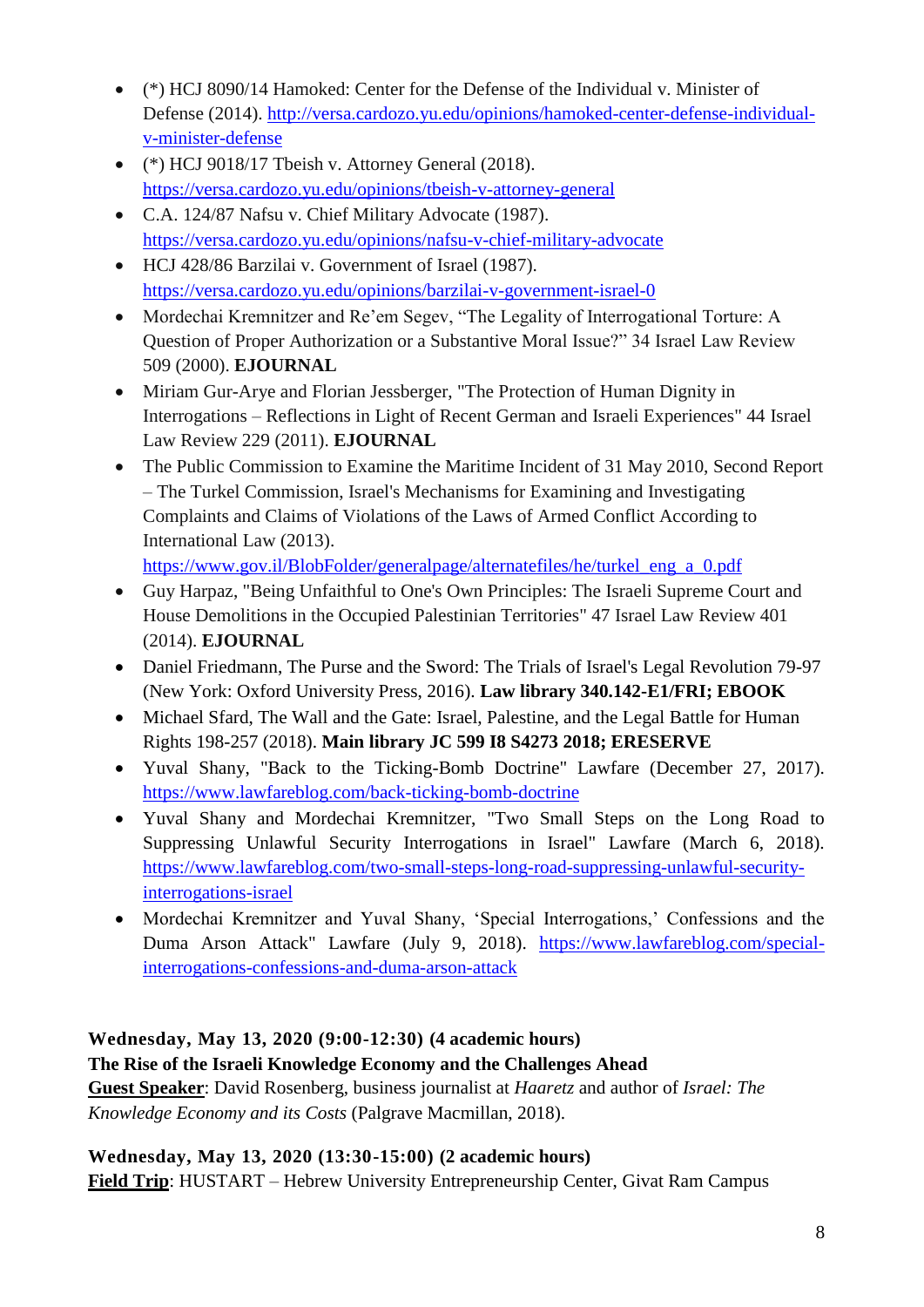#### **Wednesday, May 13, 2020 (16:00-18:00) Field Trip**: Visit to Supreme Court of Israel

#### **Monday-Tuesday, May 18-19, 2020**

**International Conference**: Independence of The Office of The Attorney General – Protection of The Attorney General from Political Interference, Checks and Balances on Prosecutorial Excesses

#### **Wednesday, May 20, 2020 (10:00-14:00)**

**Field Trip**: Tel Aviv/Yaffo: Visit to Peres Center For Innovation and Peace

#### **Thursday, May 21, 2020 (10:00-11:30)**

#### **The Protection of Minority Rights and the Integration of Ethiopians in Israel (2 academic hours)**

**Guest Speaker**: Fentahun Assefa-Dawit, Executive Director of *Tebeka*: Legal Aid Organization for Ethiopian-Israelis

#### **Thursday, May 21, 2020 (12:30-14:00)**

**Integrating the Ultra-Orthodox Community into the Israeli Society and Economy (2 academic hours) Guest speaker**: Dr. Gilad Malach, Israel Democracy Institute

#### **Thursday, May 21, 2020 (14:30-18:00)**

## **The Right to Equality and the Military Draft Deferment for Ultra-Orthodox Jews (4 academic hours)**

- $\bullet$  (\*) HCJ 910/86 Ressler v. Minister of Defence 42(2) P.D. 441. <https://versa.cardozo.yu.edu/opinions/ressler-v-minister-defence>
- (\*) HCJ 3267/97 Rubinstein v. Minister of Defence 52(5) P.D. 481. <https://versa.cardozo.yu.edu/opinions/rubinstein-v-minister-defense>
- HCJ 4124/00 Ornan Yekutieli v. The Minister of Religious Affairs (2014). <https://versa.cardozo.yu.edu/opinions/yekutieli-v-minister-religious-affairs>
- (\*) HCJ 6298/07 Ressler v. Minister of Defense (2012). <https://versa.cardozo.yu.edu/opinions/ressler-v-knesset>
- Yedidia Stern, Religion, State and the Jewish Identity Crisis in Israel (Washington, D.C.: Brookings Institute, 2017). [https://www.brookings.edu/wp](https://www.brookings.edu/wp-content/uploads/2017/03/cmep_20170331_jewish-identity-crisis.pdf)[content/uploads/2017/03/cmep\\_20170331\\_jewish-identity-crisis.pdf](https://www.brookings.edu/wp-content/uploads/2017/03/cmep_20170331_jewish-identity-crisis.pdf)
- Ruth Levush, "Israel: High Court Strikes Down Draft Exemption for Ultra-Orthodox" Library of Congress: Global Legal Monitor (Sept. 25, 2017) available online: [http://www.loc.gov/law/foreign-news/article/israel-high-court-strikes-down-draft](http://www.loc.gov/law/foreign-news/article/israel-high-court-strikes-down-draft-exemption-for-ultra-orthodox/)[exemption-for-ultra-orthodox/](http://www.loc.gov/law/foreign-news/article/israel-high-court-strikes-down-draft-exemption-for-ultra-orthodox/)

#### **Friday, May 22, 2020 (8:30-10:00)**

**The Status of the Arabic Language under Israeli Law (2 academic hours)**